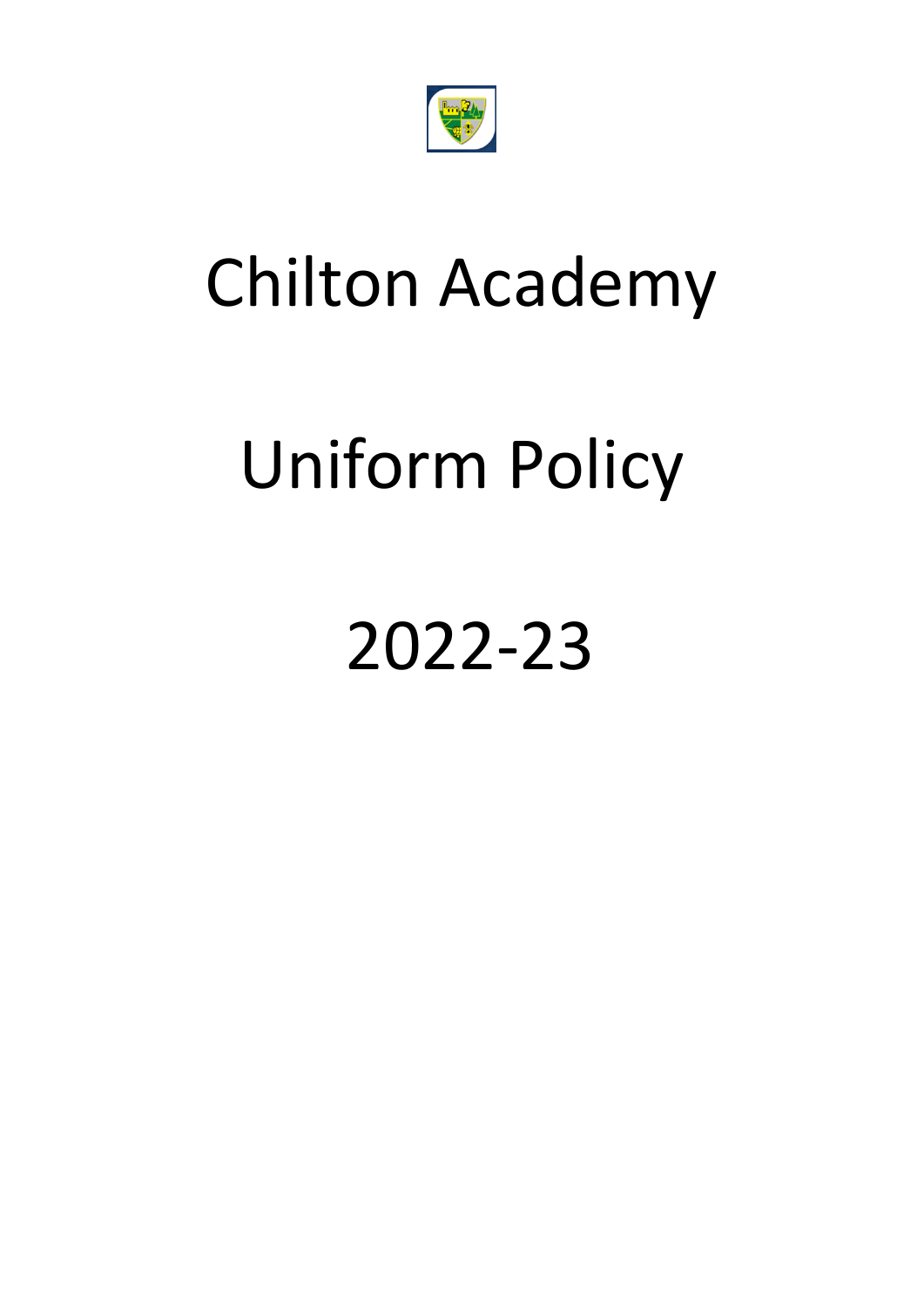Chilton Academy is justifiably proud of its reputation within the community. Within our school there exists an atmosphere which encourages effort and a celebration of achievements of our school and its children.

These high standards can also be reflected in the pride we take in our school uniform.

In order to maintain a sense of identity and belonging within our school, it is our school policy that children wear school uniform when attending school, representing our school or participating in a school organised event outside of our school.

Our school uniform policy is based on the notion that school uniform:

- Promotes a sense of pride in our school
- Engenders a sense of community and belonging towards our school
- Is both practical and smart
- Identifies the children of our school
- Provides equality in terms of appearance
- Is regarded as suitable for school and provides value for money
- Is designed with health and safety in mind

Our school encourages all our children to grow into healthy adults. Our school believes it is dangerous for children to wear shoes that have platform soles or high heels, so we discourage children from wearing such shoes.

In line with the government's advice on affordable uniform – school will reduce the need for all items to be "branded". Therefore, from September 2022 children should still wear a sweatshirt/cardigan with a logo on – but the polo shirts can be plain. This will maintain a sense of identity but ensure affordability for our overall uniform requirements.

### **Chilton Academy Uniform**

**All Years Groups** -Navy trousers / Navy skirt / Navy Check Pinafore dress / Navy or Grey tights

### **FSU (Nursery / Reception) and KS1 (Years 1 and 2)** –

White polo shirt Navy Crew Neck Sweatshirt with badge/Navy V-neck Cardigan with badge Navy / Grey tights or socks Sensible footwear – shoes or trainers (solid black)

### **KS2 (Years 3, 4, 5 and 6)** –

White shirt with clip-on tie V-neck Sweatshirt with badge/Navy V-neck Cardigan with badge Sensible footwear – shoes or trainers (solid black)

### **Chilton Primary School PE Uniform**

Blue T Shirt/hoodie (optional) Navy shorts/jogging bottoms (optional)/navy hoodie (optional) Training shoes/plimsolls Branded PE kit can still be purchased from the supplier

School does expect our children to be correctly dressed for PE. On PE days children should come into school wearing their PE kit. Consideration should be given to the time of year eg. during the winter months, children are permitted to wear tracksuits when taking part in outdoor PE activities. School does not permit the wearing of leisurewear which may be considered revealing or displays inappropriate wording. Long hair must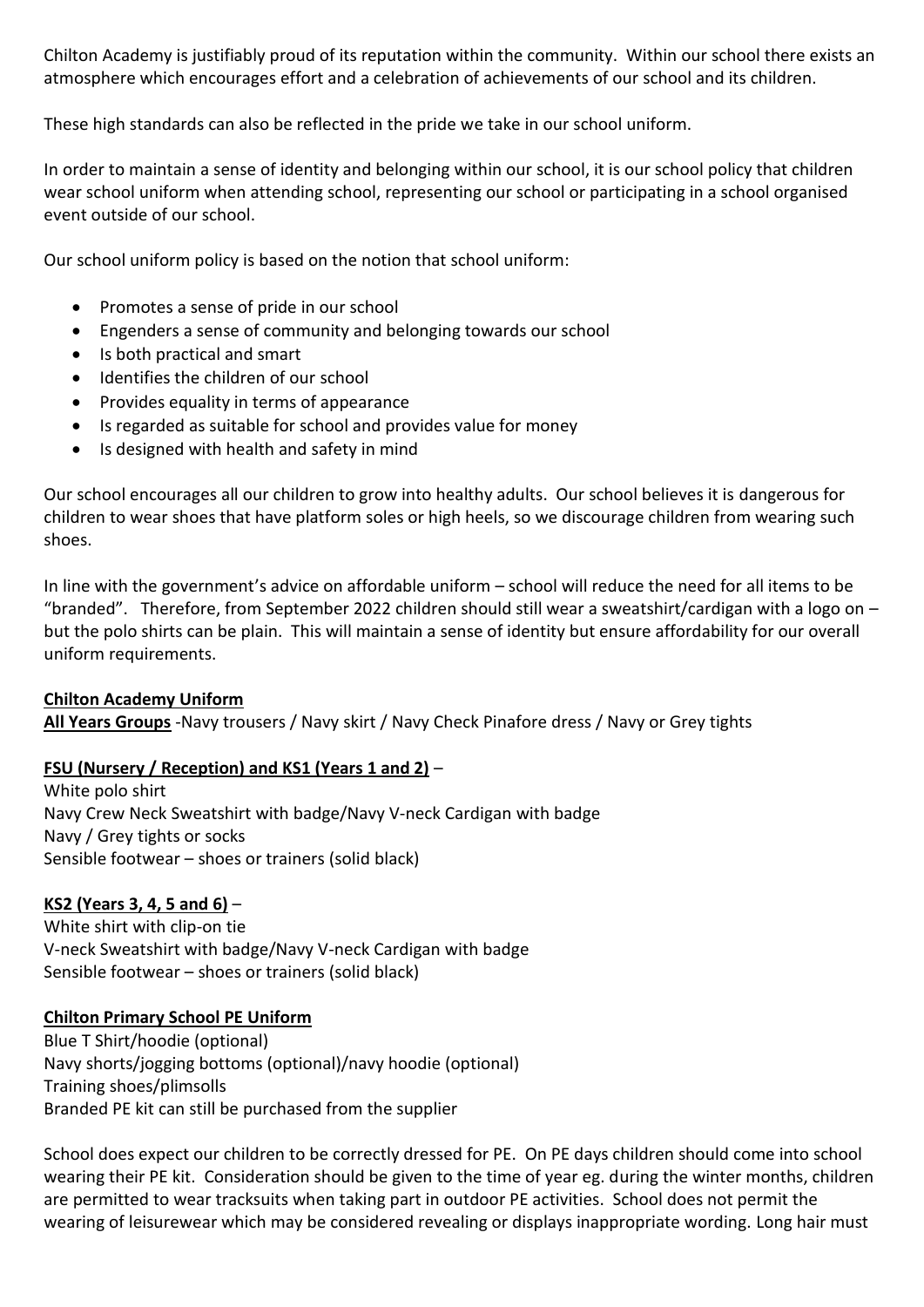be tied back and earrings removed. If the child cannot remove them themselves then the parent must do so before the child arrives at school.

Our "branded" school uniform can be ordered via Parent Pay or directly from the supplier. Orders are placed with our supplier once a month (15<sup>th</sup> of the month) for delivery at the end of the month. Other items of uniform can be purchased from supermarkets/high street shops.

The Children and staff of Chilton Academy will be expected to adhere to this policy, with the exceptions to the use of uniform for religious, cultural beliefs, Special Educational Needs (SEND) or disability.

#### **Swimming**

From Year 3 onwards, children attend swimming lessons throughout the school year. During these lessons, school expects our children to have the appropriate swimwear. This consists of swimming trunks/bathing costume, a bathing cap and towel. Bathing caps can be purchased from the swimming baths on your child's first visit. Swimming goggles are optional. It is recommended that children who cannot swim without wearing their spectacles – may purchase a pair of prescription swimming goggles.

#### **Pre-used**

In conjunction with Chilton Academy Friends- school accepts donations of pre-used uniform to encourage the re-cycling of unwanted clothing. A pre-used sale will be held at the end of each academic term (beginning July 2022) to enable parents to purchase nearly-new uniform at a heavily discounted price.

The Governing Body implements the School Uniform policy. It considers all representations from parents regarding the School Uniform policy and liaises with the Head teacher to ensure that the policy is implemented fairly and sensitively.

It is the Governors' responsibility to ensure that our school uniform meets all regulations concerning equal opportunities.

The Governing Body will ensure that the School Uniform policy supports our children to dress sensibly in clothing that is safe, sensible and practical.

The Governing Body will monitor and review our School Uniform Policy through its committee.

Date of Policy: 23.02.22

Review Date: 23.02.24

Adopted by Chilton Academy Governing Body: March 2022

Signed: *C. Dodsworth* Head Teacher)

Signed: *E. Bruce* (Chair of Governing Body)